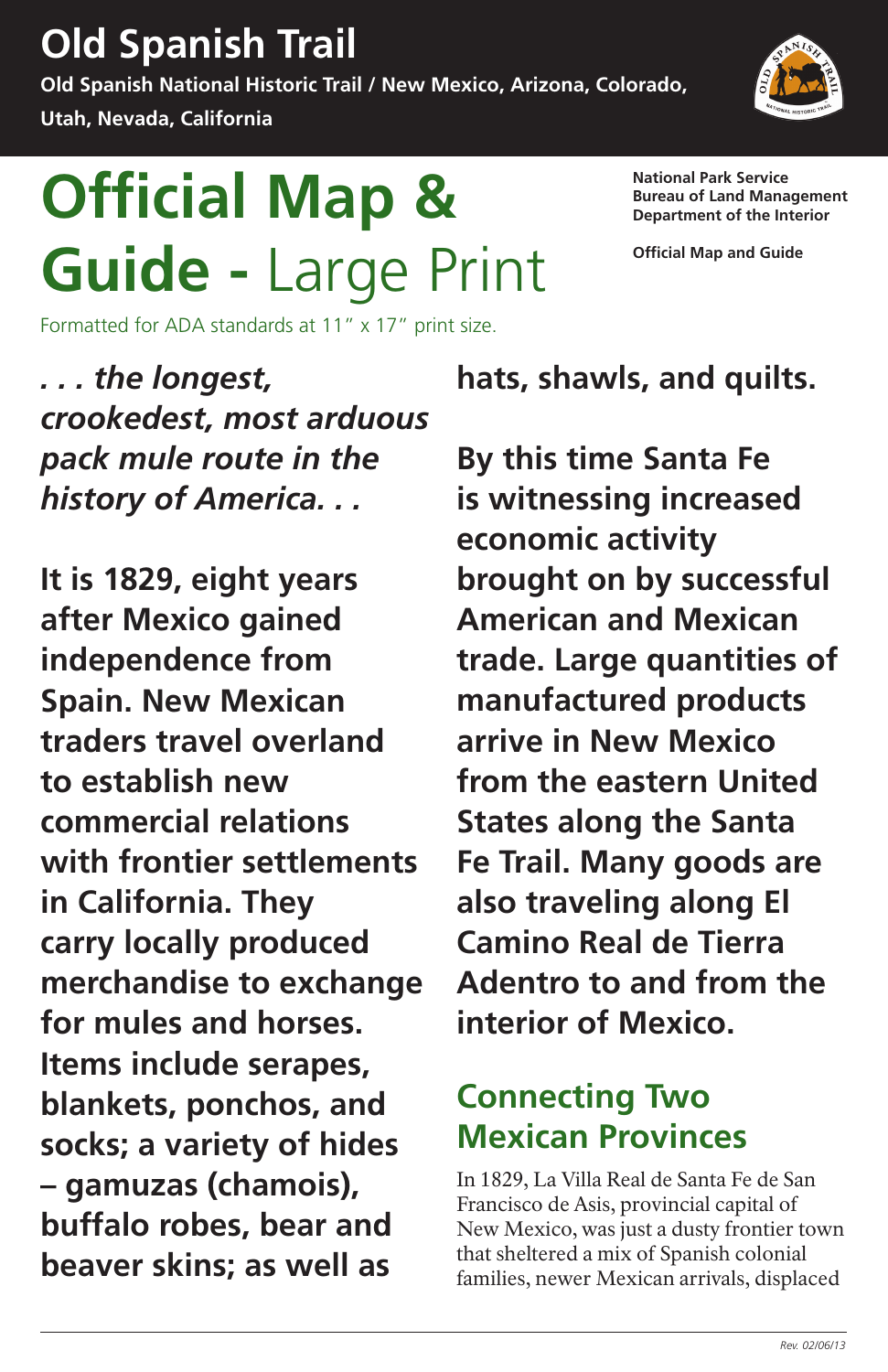Indians, and a small, but growing number of Americans. Over 1,000 miles to the west, the Pueblo de la Reina de los Angeles was an even smaller ranch town. Consisting of little more than a church and plaza, and a few homes and government buildings, it was the largest Mexican community in an area characterized by dispersed ranches, decaying Spanish missions, and Indian villages.

During the winter of 1829-1830, Antonio Armijo led a caravan of 60 men and 100 pack mules from New Mexico to Mission San Gabriel in California, east of Los Angeles. The caravan carried woolen rugs and blankets produced in New Mexico to trade for horses and mules.

Other trade parties soon followed. Some found alternative routes that together became known as the Old Spanish Trail. It took Armijo's group about 12 weeks to reach California and six weeks to return on the trail historians LeRoy and Ann Hafen called, "the longest, crookedest, most arduous pack mule route in the history of America."

### **Mules and Men**

The lands crossed by the Old Spanish Trail were alluring. For decades missionaries, fur trappers,

American Indians, and others ventured repeatedly into and across the vast territory between New Mexico and California.

By the time Armijo started his trip, New Mexican traders were familiar with the

routes others had followed and utilized the cumulative geographic knowledge gained from previous expeditions.

The trips were arduous. Dramatically changing terrain and climate posed major challenges. Caravans lost their way, suffered from thirst, and were forced to eat some of their pack mules when supplies ran out. Animals also suffered in the harsh desert environment and endured severe weather.

Commerce along the Old Spanish Trail began as a legitimate barter for horses and mules, but some traders and adventurers found it easier to steal livestock than to obtain it legally. Americans claiming to be beaver trappers, fugitive Indians from the missions, gentile Indians from the frontier, and renegade New Mexicans teamed together to gather horses and mules to take illegally back to New Mexico. In reaction to these widespread raids, California authorities tried to recapture the stock and punish the thieves but were never able to control the illicit trade.

*The line of march of this strange cavalcade occupied an extent of more than a mile... Near this motley crowd we sojourned for one night...Their pack-saddles and bales had been taken off and carefully piled, so as not only to protect them from damp, but to form a sort of barricade or fort for their owner. From one side to the other of these little corrals of goods a Mexican blanket was stretched, under which the trader lay smoking his cigarrito…*  —Lieutenant George Brewerton, 1848

### **Packing the Train**

Along the Old Spanish Trail sound animals, good packing equipment, and a capable crew were the prerequisites of a successful pack train. The success of the trip depended on the skills and abilities of those who packed and drove the animals that carried the merchandise.

New Mexicans had a well-deserved reputation as excellent horsemen and muleteers. American eyewitnesses marveled at the dexterity and skill with which they harnessed and adjusted packs of merchandise. Experienced travelers suggested that New Mexicans should always be used as teamsters for they "can catch up and roll up in half the time the average person does."

Packers were always in demand and utilized a variety of skills. They secured loads with intricate knots, splices and hitches; they acted as veterinarians and blacksmiths.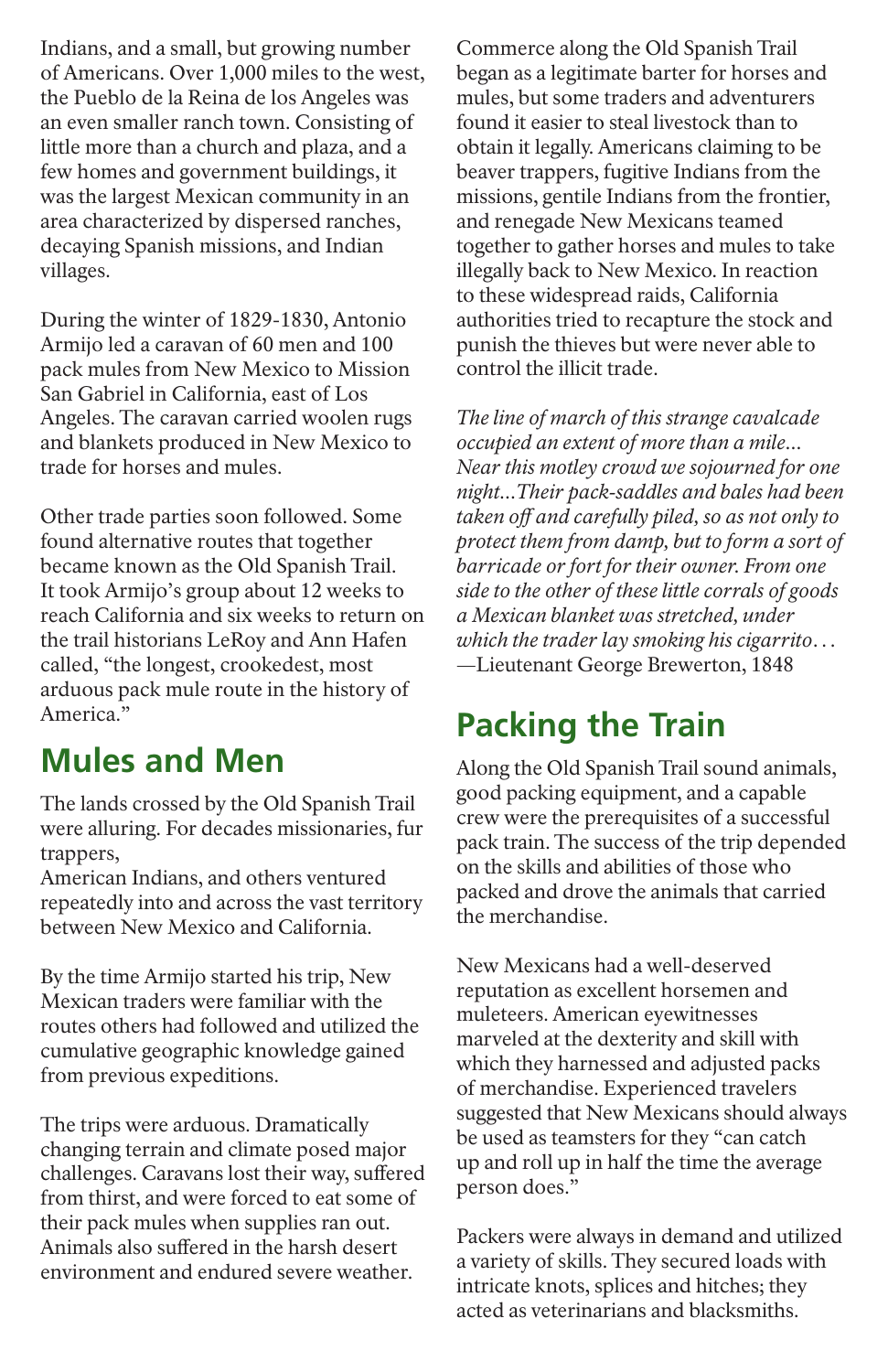They estimated the safe carrying capacity of a mule, and identified and treated animals suffering from improperly balanced loads. They timed the travel day to stop at a meadow or creek bottom that provided good forage. Packers also had to be able to lift heavy loads, be good farriers, and "accomplish marvels with the axe and screw key and a young sapling for a lever."

### **Beasts of Burden**

Mules had incredible strength and endurance, fared better than horses where water was scarce and forage poor, and recovered more rapidly after periods of hardship. Their hard and small hoofs withstood the shock and abrasion of rocky, boulder-strewn terrain.

### **The Equipment**

While the mule was the heart of the transportation system, the packing equipment played an equally significant role. The aparejo (packsaddle) was the central piece of gear and carried heavy, odd-sized items safely over long distances without injuring the animal. It was described by one observer as "nearer to what I consider perfection in a pack saddle, than any other form of pack saddle yet invented."

### **Witness: Illegal Captivity**

Long before traders ventured into this region, American Indians traveled and traded along many of the paths that the trade caravans later followed. Petroglyphs show us that the mule caravans were witnessed by American Indians along the route. Indian guides had lengthy contact with Mexican and American traders.

Trade sometimes involved the illegal exchange of horses, mules, and even human beings. Some captives, including American Indians, Spaniards, and Mexicans were ransomed at the frequent trade fairs that characterized the western economy.

The slave trade changed the lifeways of American Indians through depopulation and loss of traditional knowledge. Human captivity was part of the reality of the West, affecting all who lived in the region.

### **The Railroad and the End of the Trail**

Beginning in the mid-1840s, new routes such as wagon roads carried troops fighting in the Mexican-

American War, pioneers bound for California, miners joining the gold rush, and still more traders into the West. A few notable Americans used the trail. In 1847 and 1848, Kit Carson carried military dispatches east along the Old Spanish Trail. Military attaché George Brewerton kept a detailed account of his trip. John C. Frémont led U.S. government-sponsored exploratory survey trips to plan for the advent of railroads in the West.

By 1869, however, a rail route connected the plains of the Midwest and San Francisco Bay. Portions of the Old Spanish Trail evolved into wagon roads for local travel, but the days of cross-country mule caravans on the Old Spanish Trail had ended.

**[photo caption] Red Pass, California** 

**[artwork caption] View of Santa Fe in 1846 by John W. Abert** 

#### **[artwork caption]**

**Detail, San Gabriel Mission, 1832, by Ferdinand Deppe Courtesy Sánta Barbara Mission Archive Library** 

#### **[photo caption]**

**Courtesy Palace of the Governors Photo Archives (NMHM/DCA), 155329** 

#### **[photo caption] Courtesy Laws Railroad Museum**

**[photo caption] Jeanne Howerton**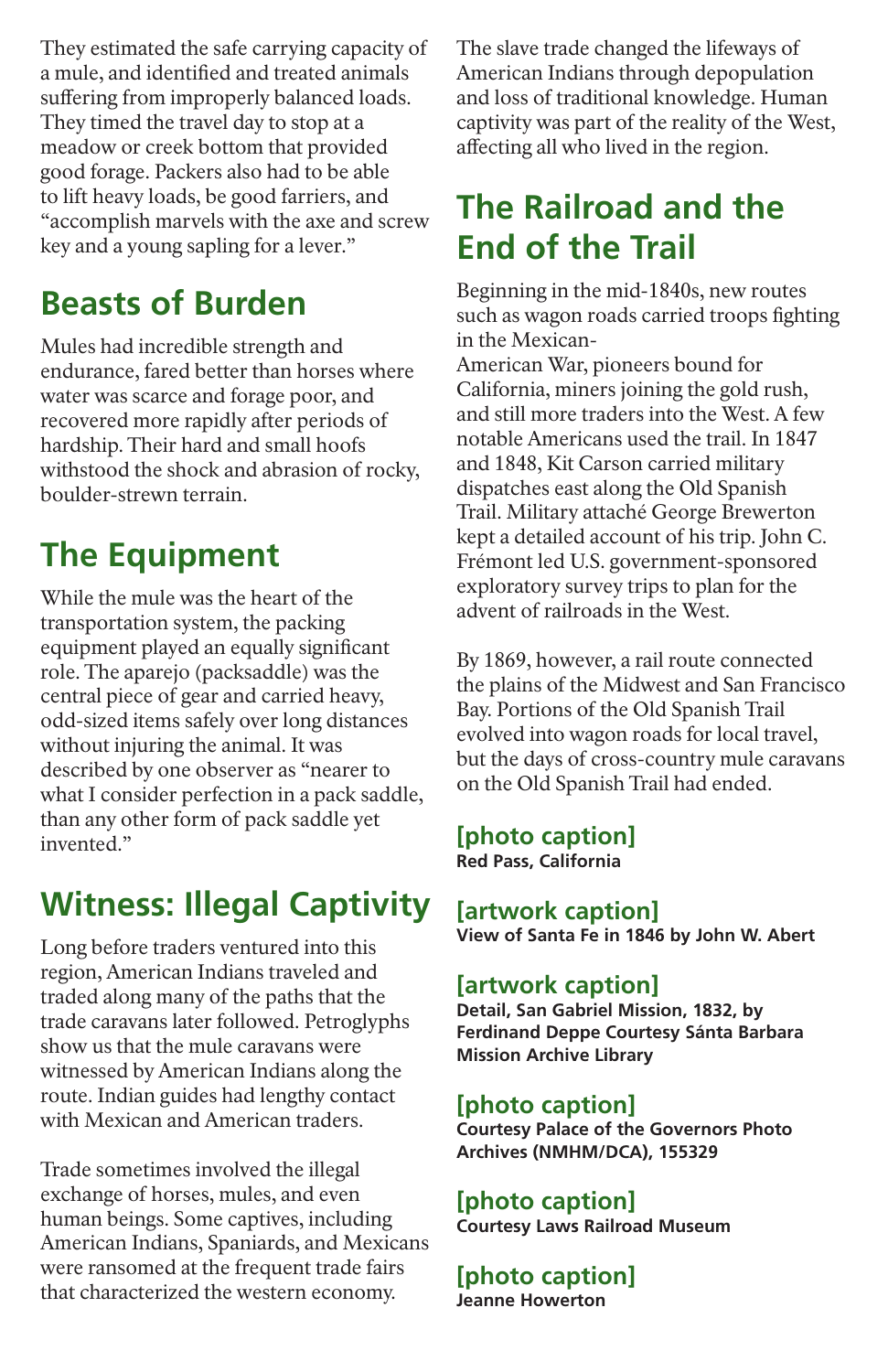**[photo caption] Red Rock Canyon National Conservation Area,** 

**[photo caption] Ben Wittick, Palace of the Governors** 

**[photo caption] Photo Archives (NMHM/DCA), 015870** 

# **Exploring the Trail**  *Timeline*

# **Early Explorations 1598**

Don Juan de Oñate establishes San Juan de los Caballeros (near modern Ohkay Owingeh Pueblo), the first Spanish settlement in New Mexico.

### **1610**

Don Pedro de Peralta founds Santa Fe, the new capital of New Mexico.

### **1765**

Juan María Antonio Rivera leads two parties from New Mexico to explore southwestern Colorado and southeastern Utah.

### **1774**

Father Francisco Hermenegildo Garcés sets out from southern Arizona to explore a path to the California missions. He follows the Mojave River and reaches Mission San Gabriel.

#### **1776**

Franciscan priests, Francisco Atanasio Domínguez and Francisco Silvestre Vélez de Escalante follow Rivera's route to the Great Basin in western Utah.

#### **1781**

Spanish colonials establish El Pueblo de la Reina de los Angeles in California.

**1821**  Mexico gains independence from Spain.

#### **1825**

Antoine Robidoux builds Fort ncompahgre (Fort Robidoux) near resent-day Delta, Colorado, where Indians and traders bargained for goods.

### **1826**

Jeddediah S. Smith leads a small party of fur trappers westward from Cache Valley, Utah.

## **Trail Milestones**

### **1829**

Antonio Armijo leads the first trade caravan from Abiquiú to Los Angeles, opening the Old Spanish Trail.

### **1831**

William Wolfskill and George C. Yount blaze a more northern route that ascends into central Utah before heading southwest into California.

#### **1834**

José Avieta and 125 men arrive at Los Angeles carrying 1,645 serapes, 314 blankets, and other woolen goods.

#### **1837**

José María Chávez and family settle in what became known as the Chávez Ravine in Los Angeles.

#### **1839**

José Antonio Salazar arrives in California at the head of a group of 75 men; Francisco Quintana carries domestic manufactures worth \$78.25.

#### **1841**

Francisco Estevan Vigil arrives at Los Angeles and presents a passport and instructions describing the duties and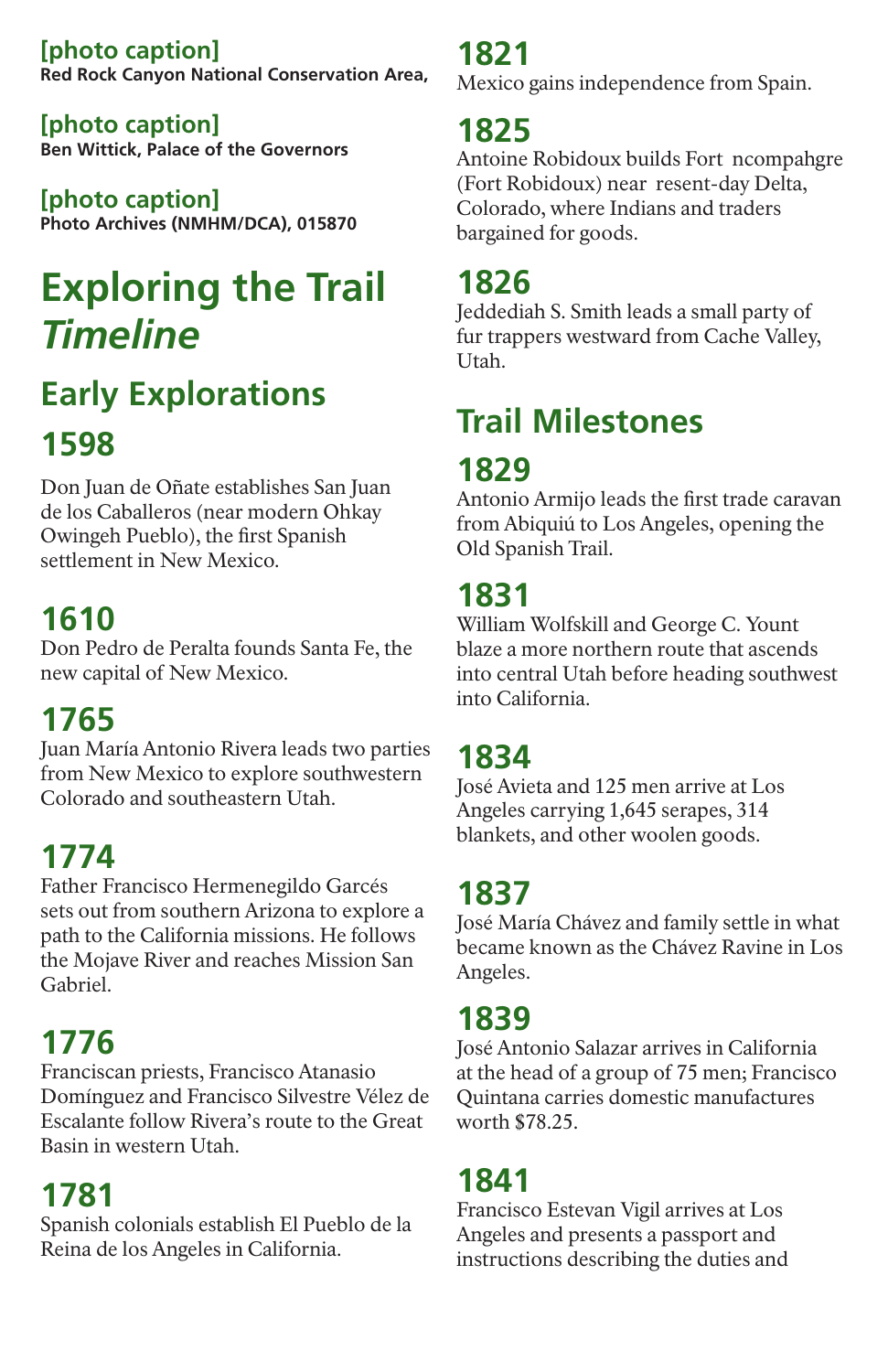responsibilities of a commander of a caravan.

#### **1842**

A party of 40 New Mexicans from Abiquiú settles at Agua Mansa and Politana in California; Francisco Estevan Vigil and 194 men are issued passports carrying 4,150 California animals back to New Mexico.

#### **1843**

Juan Arce hauls merchandise worth \$487.50.

#### **1844**

Francisco Rael carries domestic manufactures and sheep worth \$1,748.

#### **1846**

The Mexican-American War begins.

#### **1848**

Treaty of Guadalupe-Hidalgo ends Mexican-American War; the Southwest becomes U.S. territory; California Gold Rush begins

### **1849**

Commercial caravans across the Old Spanish Trail largely cease as more direct transportation routes develop

#### **2002**

The Old Spanish National Historic Trail is designated by Congress

#### **[map caption]**

**Earlier explorations provided essential knowledge about the lands and cultures between Santa Fe and Los Angeles. As trading opportunities opened up, traders sought the quickest and safest route.** 

#### **Three Trails**

Three trails, including the Old Spanish Trail, merged in Santa Fe. El Camino Real de Tierra Adentro (the Royal Road to the Interior Lands) was a wagon road between Mexico City and Santa Fe. The Santa Fe Trail, an international wagon route that crossed the plains, linked Missouri with Santa Fe.

The trails witnessed dramatic growth in use after 1821, when a large and broad array of merchandise came to New Mexico from the Eastern United States and Europe. Merchants took many of these products further into Mexico along El Camino Real de Tierra Adentro.

### **Old Spanish Trail Travel**

The Old Spanish Trail's rugged terrain discouraged the use of wagons. It was always a pack route, mainly used by men and mules.

Traders used different routes from trip to trip, depending on weather and water. Caravans left New Mexico in the late summer or fall and returned from California in the spring. Early winter snows blocked mountain passes and travelers chose their routes accordingly. In the spring, raders worried about late snows and floods. On every trip, they worried about water and forage, often racing to beat other caravans to known sources.

#### **[map caption]**

**All routes came together at Fork of Roads, east of present-day Barstow in the Mojave desert, and then crossed Cajon Pass between the San Gabriel and San Bernadino Mountains to Coastal California. After negotiating the pass, traders had an easy two to three days travel to the San Gabriel Mission and beyond to Los Angeles.** 

#### **[map caption]**

**The Mojave Road: A 188-mile crossing of the Mojave Desert long used by area Indians and by Spanish explorers and missionaries, it was first traveled by Jedediah Smith, an American trapper, in 1826.**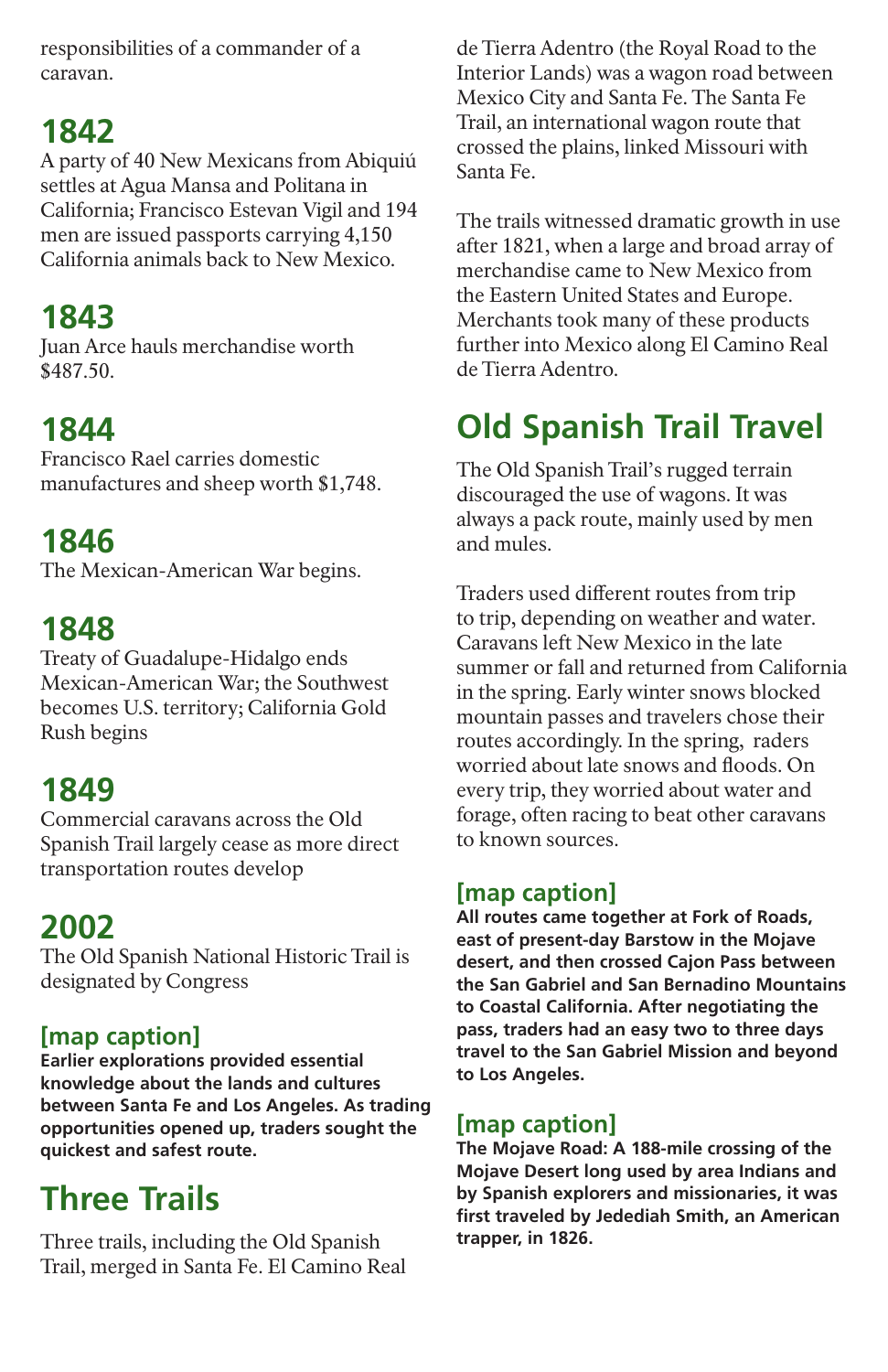#### **[map caption]**

**The Northern Route: First blazed by William Wolfskill and George C. Yount in 1831, this route veered northwest from Abiquiú through Southern Colorado and central Utah. It avoided the rugged canyons of the Colorado River that the Armijo party had encountered and took advantage of the better water and pasture resources across central Utah before returning to the Colorado River and Armijo's route not far from Las Vegas.** 

#### **[map caption]**

**The Armijo Route: The first complete trip across the trail began in Abiquiú, northwest of Santa Fe. The Armijo party followed wellknown trails northwest to the San Juan River, then nearly due west to the Virgin River. They used the Crossing of the Fathers, cut into rock canyon wall some 75 years earlier by the Domínguez-Escalante party. Armijo's caravan went down the Muddy River and across the Mojave Desert to the Amargosa and Mojave Rivers, through Cajon Pass and down to Mission San Gabriel.** 

#### **[map caption]**

**The North Branch: This route followed wellknown trapper and trade routes north through the Rio Grande gorge to Taos and into southern Colorado. It then went west through Cochetopa Pass, largely open during the winter when other passes were snowed in and up the Gunnison River valley, rejoining the Northern Route near present-day Green River, Utah.** 

### **Explore Today**

It is difficult to see traces of the trail in the modern landscape. Most of the routes of the Old Spanish Trail have been reclaimed by nature or changed by later use. However, some of the landmarks that guided trail travelers can still be seen today.

The following sites along the trail offer the opportunity to experience some of the natural landscapes crossed by the trail. They are only a small sampling of places you can visit associated with the trail. You can learn more by visiting the official trail websites.

#### **Arizona**

- Glen Canyon National Recreation Area
- Grand Canyon/Parashant National Monument
- Navajo National Monument
- Pipe Spring National Monument

#### **California**

- Desert Discovery Center, Barstow
- El Pueblo de Los Angeles Historical Monument
- Mission San Gabriel, San Gabriel
- Mojave National Preserve
- Mojave River Valley Museum, Barstow
- San Bernardino County Museum, Redlands

#### **Colorado**

- Anasazi Heritage Center/Canyons of the Ancients National Monument
- Colorado National Monument
- Curecanti National Recreation Area
- Dominguez-Escalante National Conservation Area
- Fort Garland Museum, Fort Garland
- Fort Uncompaghre, Delta
- Great Sand Dunes National Park & Preserve
- Gunnison Gorge National Conservation Area
- McInnis Canyons National Conservation Area
- Southern Ute Cultural Center and Museum, Ignacio
- Ute Museum and Memorial Site, Montrose

#### **Nevada**

- Lake Mead National Recreation Area
- Lost City Museum, Overton

- Old Las Vegas Mormon Fort State Park
- Red Rock Canyon National Conservation Area
- Springs Preserve, Las Vegas

#### **New Mexico**

- Aztec Ruins National Monument
- Palace of the Governors and New Mexico History Museum, Santa Fe
- Rio Grande Gorge Visitor Center, Taos